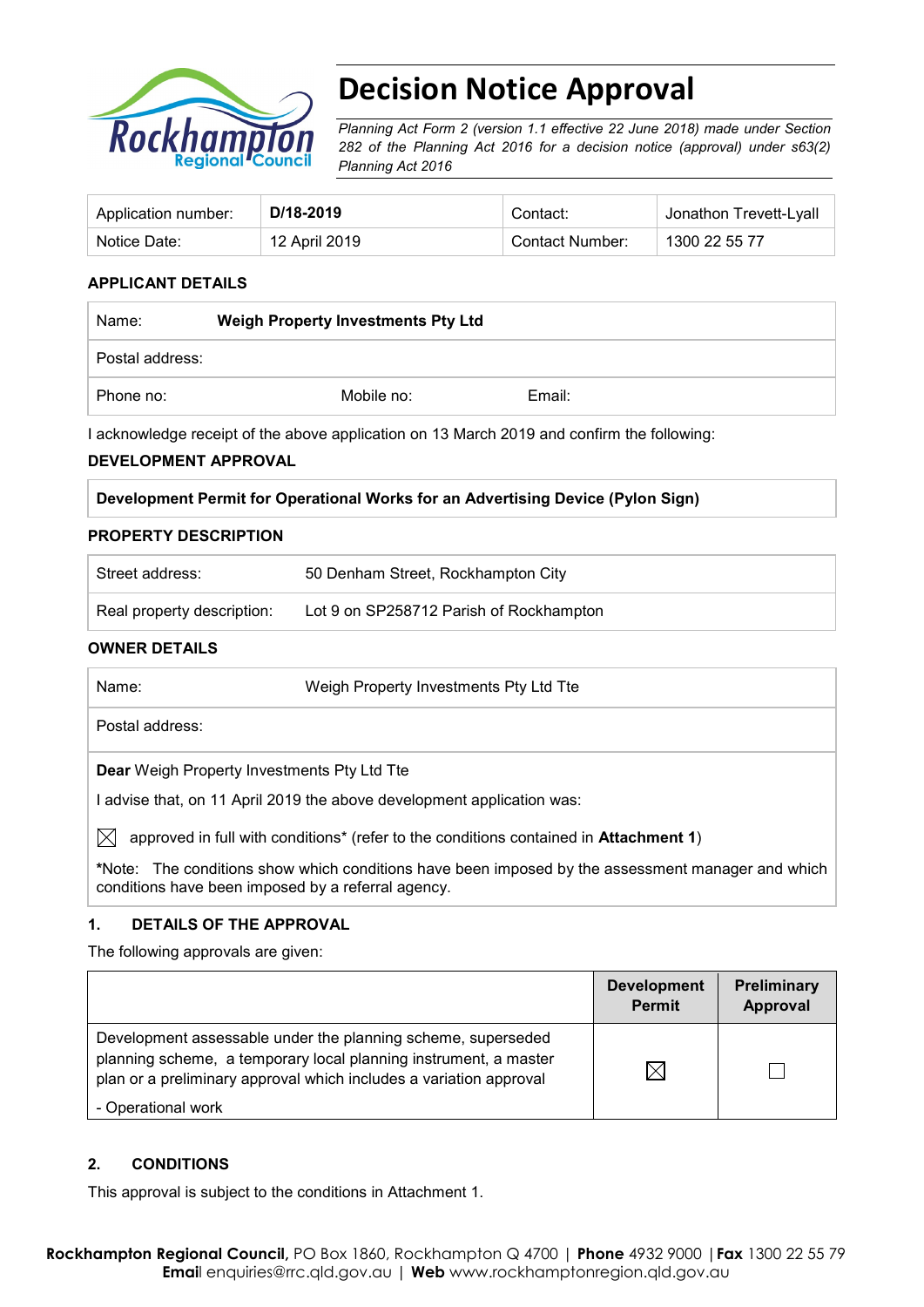#### **3. FURTHER DEVELOPMENT PERMITS REQUIRED**

Please be advised that the following development permits are required to be obtained before the development can be carried out:

| Type of development permit required | Subject of the required development permit |
|-------------------------------------|--------------------------------------------|
| Building Works                      |                                            |

## **4. REFERRAL AGENCIES NIL**

## **5. THE APPROVED PLANS**

#### **The approved development must be completed and maintained generally in accordance with the approved drawings and documents:**

| <b>Plan/Document Name</b>        | Prepared by                                       | Date             | Reference No.         | Version/<br><b>Issue</b> |
|----------------------------------|---------------------------------------------------|------------------|-----------------------|--------------------------|
| Site Plan<br>(as amended in red) | Consulting<br>Tapsell<br><b>Engineers Pty Ltd</b> | 18 February 2019 | 0119-19, Sheet 1 of 2 | Rev A                    |
| Elevation and sections<br>plan   | Consulting<br>Tapsell<br><b>Engineers Pty Ltd</b> | 18 February 2019 | 0119-19, Sheet 2 of 2 | Rev A                    |

## **6. CURRENCY PERIOD FOR THE APPROVAL (s.85 of the** *Planning Act***)**

The standard currency periods stated in section 85 of *Planning Act 2016* apply to each aspect of development in this approval, if not stated in the conditions of approval attached.

## **7. STATEMENT OF REASONS**

| <b>Description of the</b><br>development | The proposed development is for Operational Works for an Advertising<br>Device (Pylon Sign).                                                                                                                                                                                                                                                                       |
|------------------------------------------|--------------------------------------------------------------------------------------------------------------------------------------------------------------------------------------------------------------------------------------------------------------------------------------------------------------------------------------------------------------------|
| <b>Reasons for Decision</b>              | The Advertising Device is setback appropriately from the Denison<br>a)<br>Street road frontage in order to coincide with the location of other<br>existing Pylon Signs on the subject site which will facilitate strong<br>integration into the design of the development.                                                                                         |
|                                          | Assessment of the development against the relevant zone<br>b)<br>purpose, planning scheme codes and planning scheme policies<br>demonstrates that the proposed development will not cause<br>significant adverse impacts on the surrounding natural<br>environment, built environment and infrastructure, community<br>facilities, or local character and amenity; |
|                                          | The proposed development does not compromise the relevant<br>C)<br>State Planning Policy; and                                                                                                                                                                                                                                                                      |
|                                          | d)<br>On balance, the application should be approved because the<br>circumstances favour Council exercising its discretion to approve<br>the application even though the development does not comply<br>with an aspect of the assessment benchmarks.                                                                                                               |
| <b>Assessment Benchmarks</b>             | The proposed development was assessed against the following<br>assessment benchmarks:<br>Advertising Devices Code.                                                                                                                                                                                                                                                 |
| <b>Compliance with assessment</b>        | The development was assessed against all of the assessment<br>benchmarks listed above and complies with all of these with the                                                                                                                                                                                                                                      |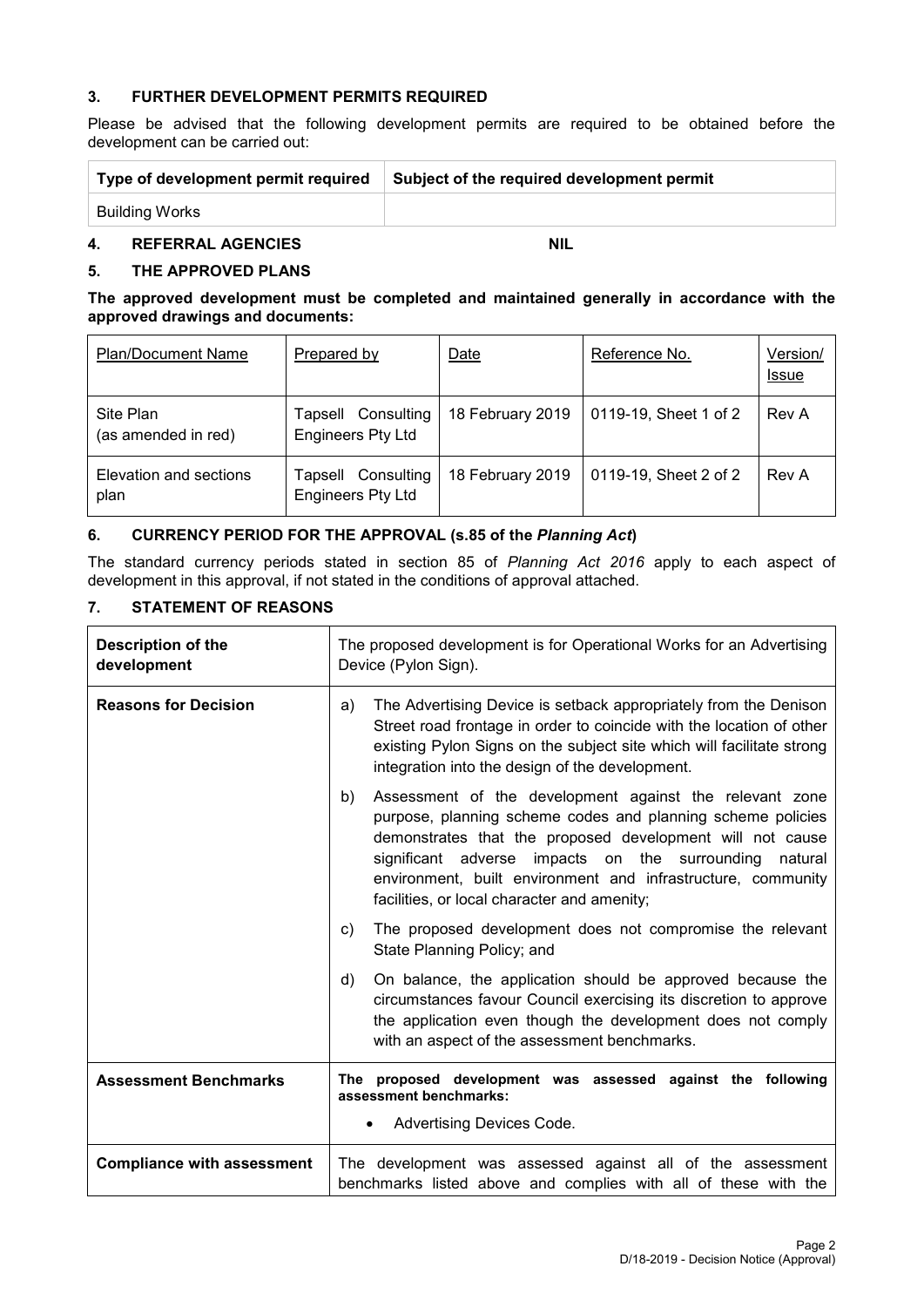| <b>benchmarks</b>                          | exception listed below.                                                           |                                                                                                                                                                              |  |  |
|--------------------------------------------|-----------------------------------------------------------------------------------|------------------------------------------------------------------------------------------------------------------------------------------------------------------------------|--|--|
|                                            | <b>Assessment</b><br><b>Benchmark</b>                                             | Reasons for the approval despite<br>non-<br>compliance with benchmark                                                                                                        |  |  |
|                                            | Advertising<br>Devices Code                                                       | The setback distance of the Pylon Sign will<br>integrate into the existing design of<br>the<br>development and will not visually dominate the<br>amenity of the streetscape. |  |  |
| <b>Matters prescribed by</b><br>regulation | The State Planning Policy – Part E:<br>The Central Queensland Regional Plan;<br>٠ |                                                                                                                                                                              |  |  |
|                                            | The Rockhampton Region Planning Scheme 2015; and<br>٠                             |                                                                                                                                                                              |  |  |
|                                            | The common material, being the material submitted with the<br>٠<br>application.   |                                                                                                                                                                              |  |  |

## **8. APPEAL RIGHTS**

The rights of an applicant to appeal to a tribunal or the Planning and Environment Court against a decision about a development application are set out in chapter 6, part 1 of the *Planning Act 2016*. There may also be a right to make an application for a declaration by a tribunal (see chapter 6, part 2 of the *Planning Act 2016).*

#### *Appeal by an applicant*

An applicant for a development application may appeal to the Planning and Environment Court against the following:

- the refusal of all or part of the development application
- a provision of the development approval
- the decision to give a preliminary approval when a development permit was applied for
- a deemed refusal of the development application.

An applicant may also have a right to appeal to the Development tribunal. For more information, see schedule 1 of the *Planning Act 2016*.

The timeframes for starting an appeal in the Planning and Environment Court are set out in section 229 of the *Planning Act 2016*.

**Attachment 2** is an extract from the *Planning Act 2016* that sets out the applicant's appeal rights and the appeal rights of a submitter.

#### **9. WHEN THE DEVELOPMENT APPROVAL TAKES EFFECT**

This development approval takes effect:

From the time the decision notice is given  $-$  if there is no submitter and the applicant does not appeal the decision to the court.

Or

When the submitter's appeal period ends – if there is a submitter and the applicant does not appeal the decision to the court.

Or

Subject to the decision of the court, when the appeal is finally decided  $-$  if an appeal is made to the court.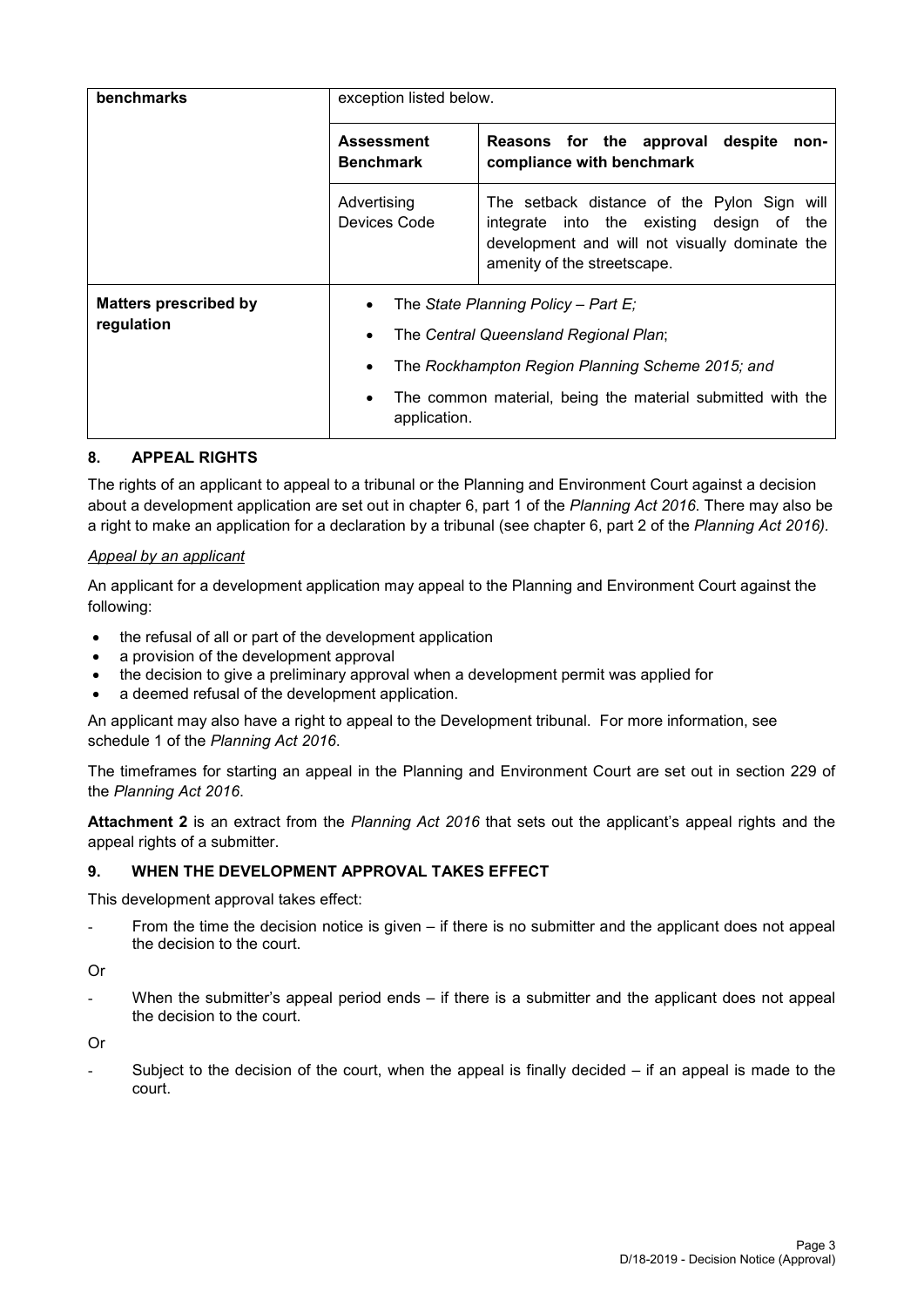## **10. ASSESSMENT MANAGER**

| Name: | Tarnya Fitzgibbon      | Signature: | Date: 12 April 2019 |
|-------|------------------------|------------|---------------------|
|       | <b>COORDINATOR</b>     |            |                     |
|       | DEVELOPMENT ASSESSMENT |            |                     |

#### **Attachment 1 – Conditions of the approval**

*Part 1* **–** *Conditions imposed by the assessment manager [Note: where a condition is imposed about infrastructure under Chapter 4 of the Planning Act 2016, the relevant provision of the Act under which this condition was imposed must be specified.]*

#### **Attachment 2—Extract on appeal rights**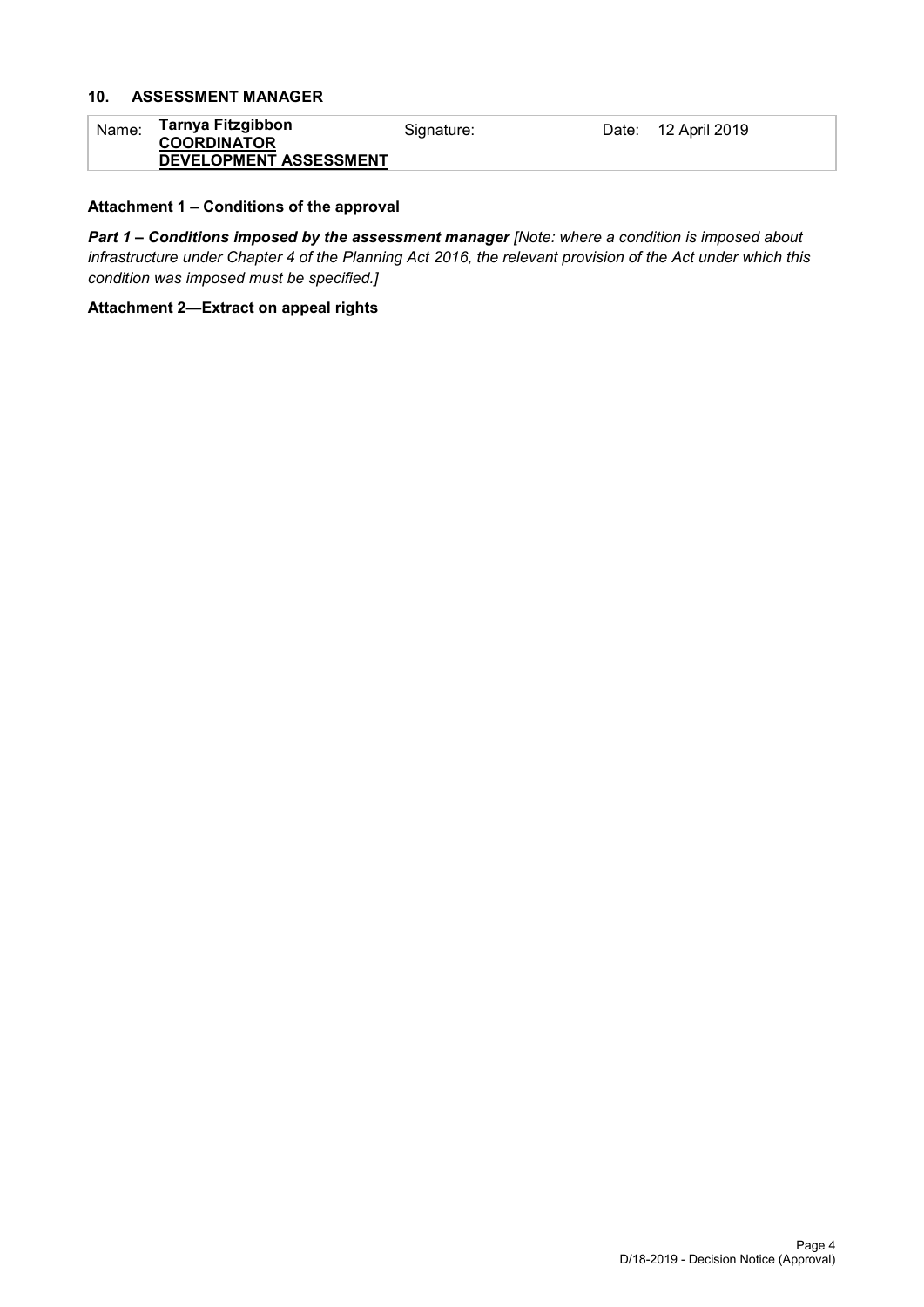

## **Attachment 1 – Part 1 Rockhampton Regional Council Conditions**

*Planning Act 2016*

## 1.0 ADMINISTRATION

- 1.1 The Developer and his employee, agent, contractor or invitee is responsible for ensuring compliance with the conditions of this development approval.
- 1.2 Where these Conditions refer to "Council" in relation to requiring Council to approve or to be satisfied as to any matter, or conferring on the Council a function, power or discretion, that role may be fulfilled in whole or in part by a delegate appointed for that purpose by the Council.
- 1.3 All conditions, works, or requirements of this development approval must be undertaken and completed:
	- 1.3.1 to Council's satisfaction;
	- 1.3.2 at no cost to Council; and
	- 1.3.3 prior to the commencement of the use,

unless otherwise stated.

- 1.4 Infrastructure requirements of this development approval must be contributed to the relevant authorities, where applicable, at no cost to Council, prior to the commencement of the use, unless otherwise stated.
- 1.5 The following further Development Permits must be obtained prior to the commencement of any works associated with their purposes:
	- 1.5.1 Building Works:
- 1.6 All works must be designed, constructed and maintained in accordance with the relevant Council policies, guidelines and standards, unless otherwise stated.
- 1.7 All advertising device drawings/specifications, design and construction works must be in accordance with the requirements of the relevant *Australian Standards*, Queensland Development Code and Building Code of Australia and must be approved, supervised and certified by a Registered Professional Engineer of Queensland.

## 2.0 APPROVED PLANS AND DOCUMENTS

2.1 The approved development must be completed and maintained generally in accordance with the approved plans and documents, except where amended by any condition of this development approval:

| Plan/Document<br><b>Name</b>     | Prepared by                                                       | Date | Reference<br><u>No.</u>     | Version<br>/Issue |
|----------------------------------|-------------------------------------------------------------------|------|-----------------------------|-------------------|
| Site Plan<br>(as amended in red) | Tapsell Consulting   18 February 2019<br><b>Engineers Pty Ltd</b> |      | $ 0119-19 $<br>Sheet 1 of 2 | Rev A             |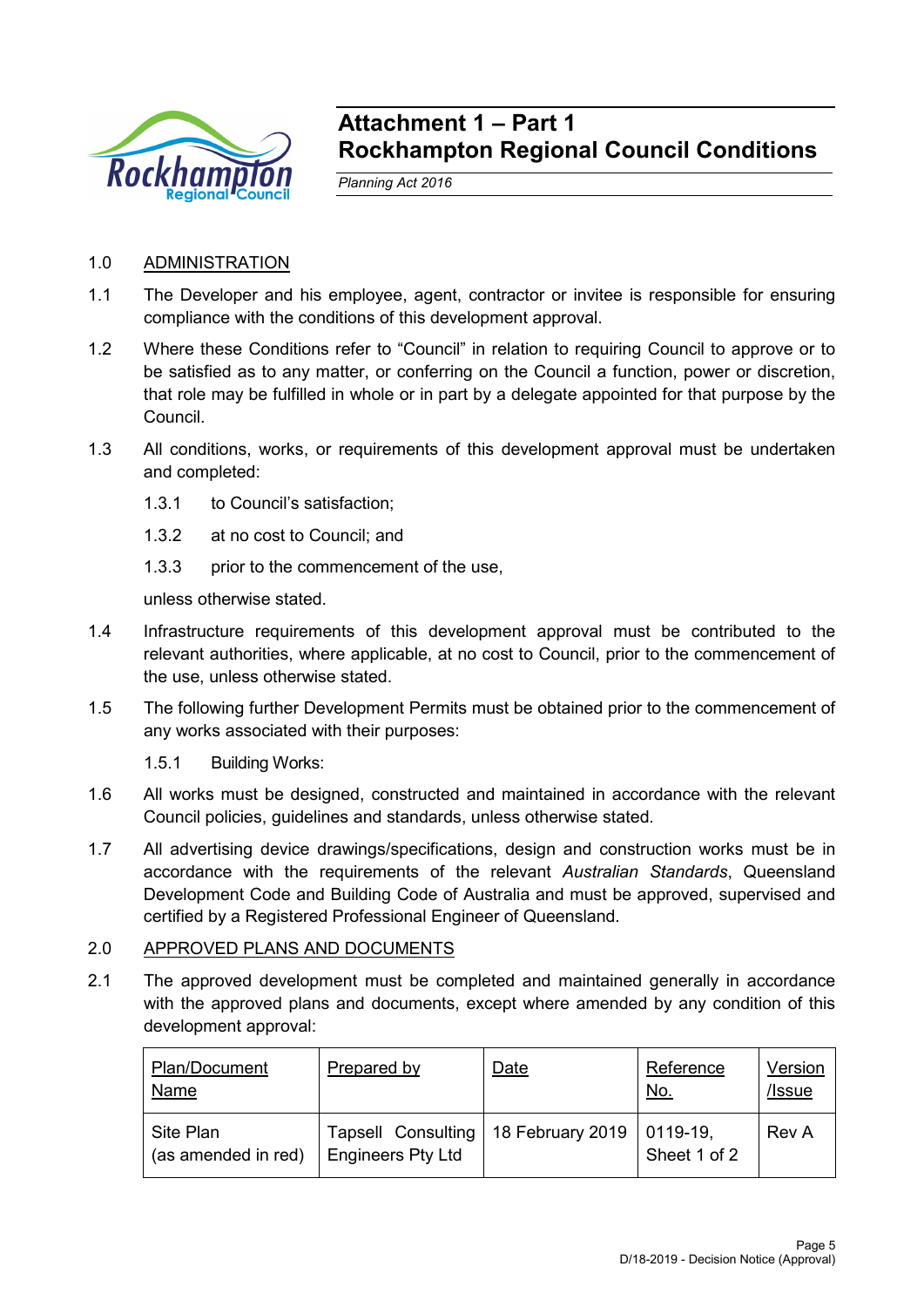| Plan/Document<br>Name          | Prepared by                                           | Date             | Reference<br><u>No.</u>  | Version<br>/Issue |
|--------------------------------|-------------------------------------------------------|------------------|--------------------------|-------------------|
| Elevation and<br>sections plan | <b>Tapsell Consulting</b><br><b>Engineers Pty Ltd</b> | 18 February 2019 | 0119-19,<br>Sheet 2 of 2 | Rev A             |

- 2.2 A set of the above approved plans are returned to you as the Consultant. The Consultant is to supply one (1) Approved set to the contractor to be retained on site at all times during construction.
- 2.3 Where there is any conflict between the conditions of this development approval and the details shown on the approved plans and documents, the conditions of this development approval must prevail.
- 2.4 Where conditions require the above plans or documents to be amended, the revised document(s) must be submitted for approval by Council prior to the submission of an application for a Development Permit for Building Works.

## 3.0 ASSET MANAGEMENT

- 3.1 Any alteration necessary to electricity, telephone, water mains, sewerage mains, and/or public utility installations resulting from the development or in connection with the development, must be undertaken and completed at no cost to Council.
- 3.2 Any damage to existing stormwater, water supply and sewerage infrastructure, kerb and channel, pathway or roadway (including removal of concrete slurry from public land and Council infrastructure), that occurs while any works are being carried out in association with this development approval must be repaired at full cost to the developer. This includes the reinstatement of any existing traffic signs or pavement markings that may have been removed or damaged.

## 4.0 OPERATING PROCEDURES

- 4.1 All advertising devices must only display or advertise a matter associated with the primary purpose for which the premises are used, or the purpose stated in this approval.
- 4.2 All text and images displayed on the approved advertising device:
	- 4.2.1 must be static;
	- 4.2.2 must not imitate a traffic control device, move contrary to any traffic control device or include traffic instructions (for example 'stop'); and
	- 4.2.3 must not involve moving parts or flashing lights.
- 4.3 Any lighting devices associated with the development, such as sensory lighting, must be positioned on the development site and shielded so as not to cause glare or other nuisance to nearby residents and motorists. Night lighting must be designed, constructed and operated in accordance with *Australian Standard AS4282 "Control of the obtrusive effects of outdoor lighting"*.

## 5.0 ADVERTISING DEVICE CONSTRUCTION AND MAINTENANCE

- 5.1 The Pylon Sign must be setback 1200mm from the property boundary.
- 5.2 Council reserves the right for uninterrupted access to the site at all times during construction.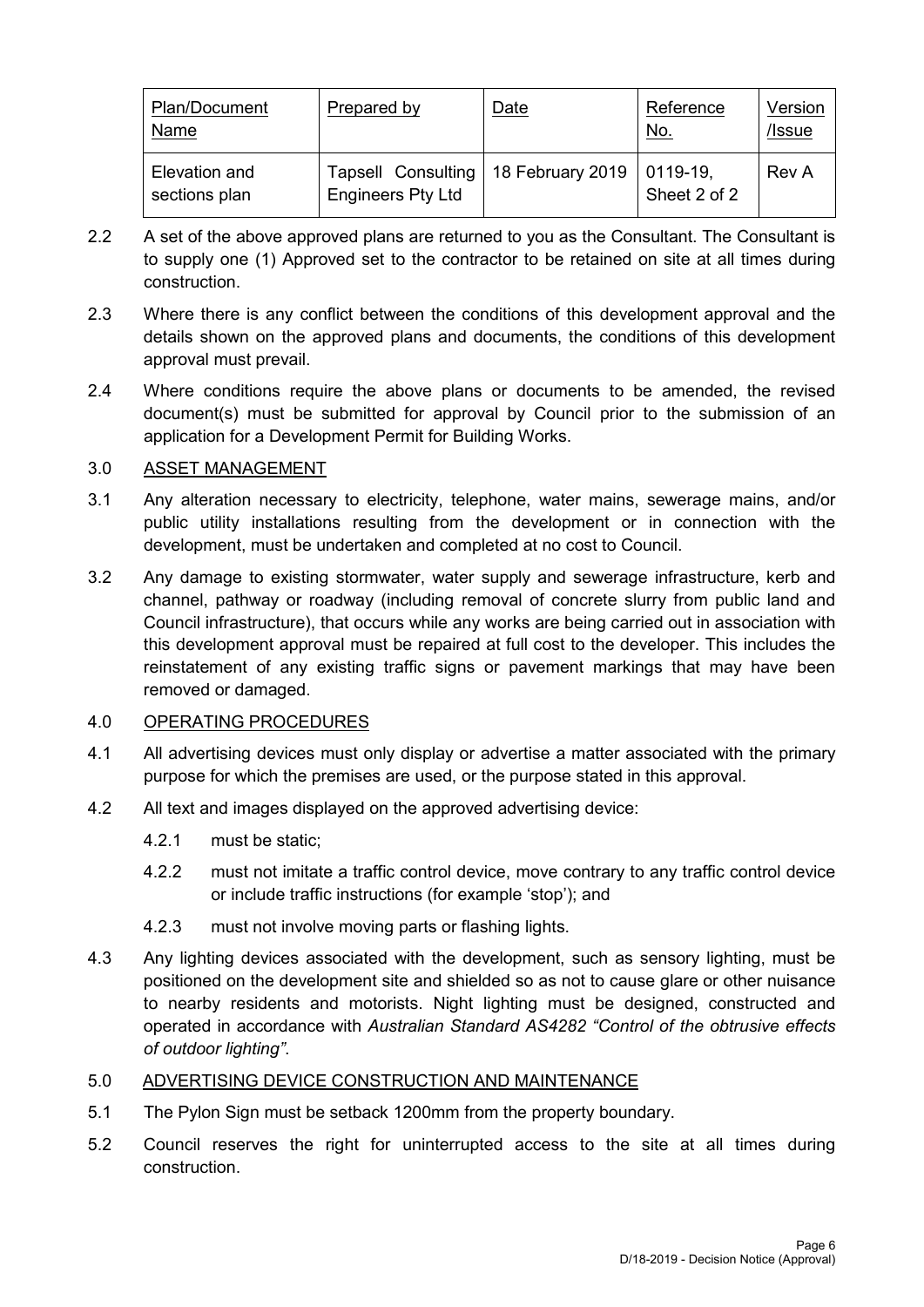- 5.3 All Construction work and other associated activities are permitted only between 0630 hours and 1800 hours Monday to Saturday. No work is permitted on Sundays or public holidays. All requirements of the *Environmental Protection Act 1994* and the *Environmental Protection Regulation 2008* must be observed at all times.
- 5.4 All construction materials, waste, waste skips, machinery and contractors' vehicles must be located and stored or parked within the development site.
- 5.5 All advertising devices must be maintained at all times on the premises by the owner/occupier of the premises to the same standard as it was when it was installed and be maintained in a safe, clean, condition that does not adversely impact the visual amenity

## ADVISORY NOTES

## NOTE 1. Aboriginal Cultural Heritage

It is advised that under section 23 of the *Aboriginal Cultural Heritage Act 2003*, a person who carries out an activity must take all reasonable and practicable measures to ensure the activity does not harm Aboriginal cultural heritage (the "cultural heritage duty of care"). Maximum penalties for breaching the duty of care are listed in the Aboriginal cultural heritage legislation. The information on Aboriginal cultural heritage is available on the Department of Aboriginal and Torres Strait Islander and Partnerships website [www.datsip.qld.gov.au.](http://www.datsip.qld.gov.au/)

## NOTE 2. General Environmental Duty

General environmental duty under the *Environmental Protection Act 1994* prohibits unlawful environmental nuisance caused by noise, aerosols, particles, dust, ash, fumes, light, odour or smoke beyond the boundaries of the development site during all stages of the development including earthworks, construction and operation.

## NOTE 3. General Safety Of Public During Construction

The *Work Health and Safety Act 2011* and *Manual of Uniform Traffic Control Devices* must be complied with in carrying out any construction works, and to ensure safe traffic control and safe public access in respect of works being constructed on a road.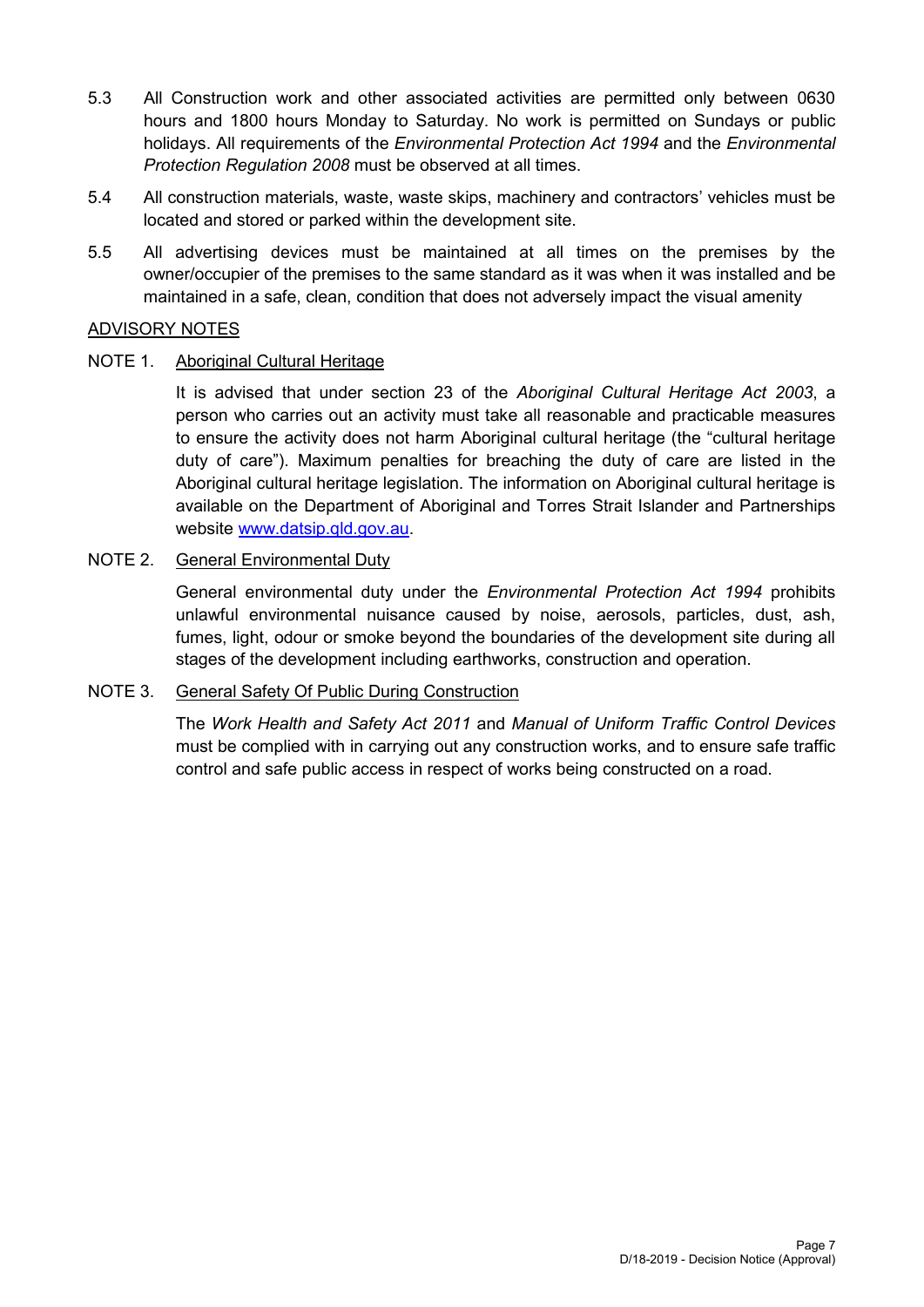

# **Attachment 2 - Appeal Rights**

*PLANNING ACT 2016*

The following is an extract from the *Planning Act 2016 (Chapter 6)*

#### *Appeal rights*

#### *229 Appeals to tribunal or P&E Court*

- (1) Schedule 1 states—
	- (a) matters that may be appealed to— (i)either a tribunal or the P&E Court; or (ii)only a tribunal; or (iii)only the P&E Court; and
	- (b) the person—

(i)who may appeal a matter (the **appellant**); and (ii)who is a respondent in an appeal of the matter; and (iii)who is a co-respondent in an appeal of the matter; and

- (iv)who may elect to be a co-respondent in an appeal of the matter.
- (2) An appellant may start an appeal within the appeal period.
- (3) The **appeal period** is—
	- (a) for an appeal by a building advisory agency—10 business days after a decision notice for the decision is given to the agency or
	- (b) for an appeal against a deemed refusal—at any time after the deemed refusal happens; or
	- (c) for an appeal against a decision of the Minister, under chapter 7, part 4, to register premises or to renew the registration of premises—20 business days after a notice is published under section 269(3)(a) or (4); or
	- (d) for an appeal against an infrastructure charges notice— 20 business days after the infrastructure charges notice is given to the person; or
	- (e) for an appeal about a deemed approval of a development application for which a decision notice has not been given—30 business days after the applicant gives the deemed approval notice to the assessment manager; or
	- (f) for any other appeal—20 business days after a notice of the decision for the matter, including an enforcement notice, is given to the person.

#### Note—

See the P&E Court Act for the court's power to extend the appeal period.

- (4) Each respondent and co-respondent for an appeal may be heard in the appeal.
- (5) If an appeal is only about a referral agency's response, the assessment manager may apply to the tribunal or P&E Court to withdraw from the appeal.
- (6) To remove any doubt, it is declared that an appeal against an infrastructure charges notice must not be about—
	- (a) the adopted charge itself; or
	- (b) for a decision about an offset or refund—
		- (i) the establishment cost of trunk infrastructure identified in a LGIP; or

(ii) the cost of infrastructure decided using the method

included in the local government's charges resolution.

- **230 Notice of appeal**
- (1) An appellant starts an appeal by lodging, with the registrar of the tribunal or P&E Court, a notice of appeal that—
	- (a) is in the approved form; and
	- (b) succinctly states the grounds of the appeal.
- (2) The notice of appeal must be accompanied by the required fee.
- (3) The appellant or, for an appeal to a tribunal, the registrar must, within the service period, give a copy of the notice of appeal to—
- (a) the respondent for the appeal; and
- (b) each co-respondent for the appeal; and
- (c) for an appeal about a development application under schedule 1, table 1, item 1—each principal submitter for the development application; and
- (d) for an appeal about a change application under schedule 1, table 1, item 2—each principal submitter for the change application; and
- (e) each person who may elect to become a co-respondent for the appeal, other than an eligible submitter who is not a principal submitter in an appeal under paragraph (c) or (d); and
- (f) for an appeal to the P&E Court—the chief executive; and
- (g) for an appeal to a tribunal under another Act—any other person who the registrar considers appropriate.
- (4) The **service period** is—
	- (a) if a submitter or advice agency started the appeal in the P&E Court—2 business days after the appeal is started; or
	- (b) otherwise—10 business days after the appeal is started.
- (5) A notice of appeal given to a person who may elect to be a co-respondent must state the effect of subsection
- (6) A person elects to be a co-respondent by filing a notice of election, in the approved form, within 10 business days after the notice of appeal is given to the person*.*
- **231 Other appeals**
- (1) Subject to this chapter, schedule 1 and the P&E Court Act, unless the Supreme Court decides a decision or other matter under this Act is affected by jurisdictional error, the decision or matter is non-appealable.
- (2) The Judicial Review Act 1991, part 5 applies to the decision or matter to the extent it is affected by jurisdictional error.
- (3) A person who, but for subsection (1) could have made an application under the Judicial Review Act 1991 in relation to the decision or matter, may apply under part 4 of that Act for a statement of reasons in relation to the decision or matter.
- (4) In this section— **decision** includes—
	- (a) conduct engaged in for the purpose of making a decision; and
	- (b) other conduct that relates to the making of a decision; and
	- (c) the making of a decision or the failure to make a decision; and
	- (d) a purported decision; and
	- (e) a deemed refusal.

**non-appealable**, for a decision or matter, means the decision or matter—

- (a) is final and conclusive; and
- (b) may not be challenged, appealed against, reviewed, quashed, set aside or called into question in any other way under the Judicial Review Act 1991 or otherwise, whether by the Supreme Court, another court, a tribunal or another entity; and
- (c) is not subject to any declaratory, injunctive or other order of the Supreme Court, another court, a tribunal or another entity on any ground.

#### **232 Rules of the P&E Court**

- (1) A person who is appealing to the P&E Court must comply with the rules of the court that apply to the appeal.
- (2) However, the P&E Court may hear and decide an appeal even if the person has not complied with rules of the P&E Court.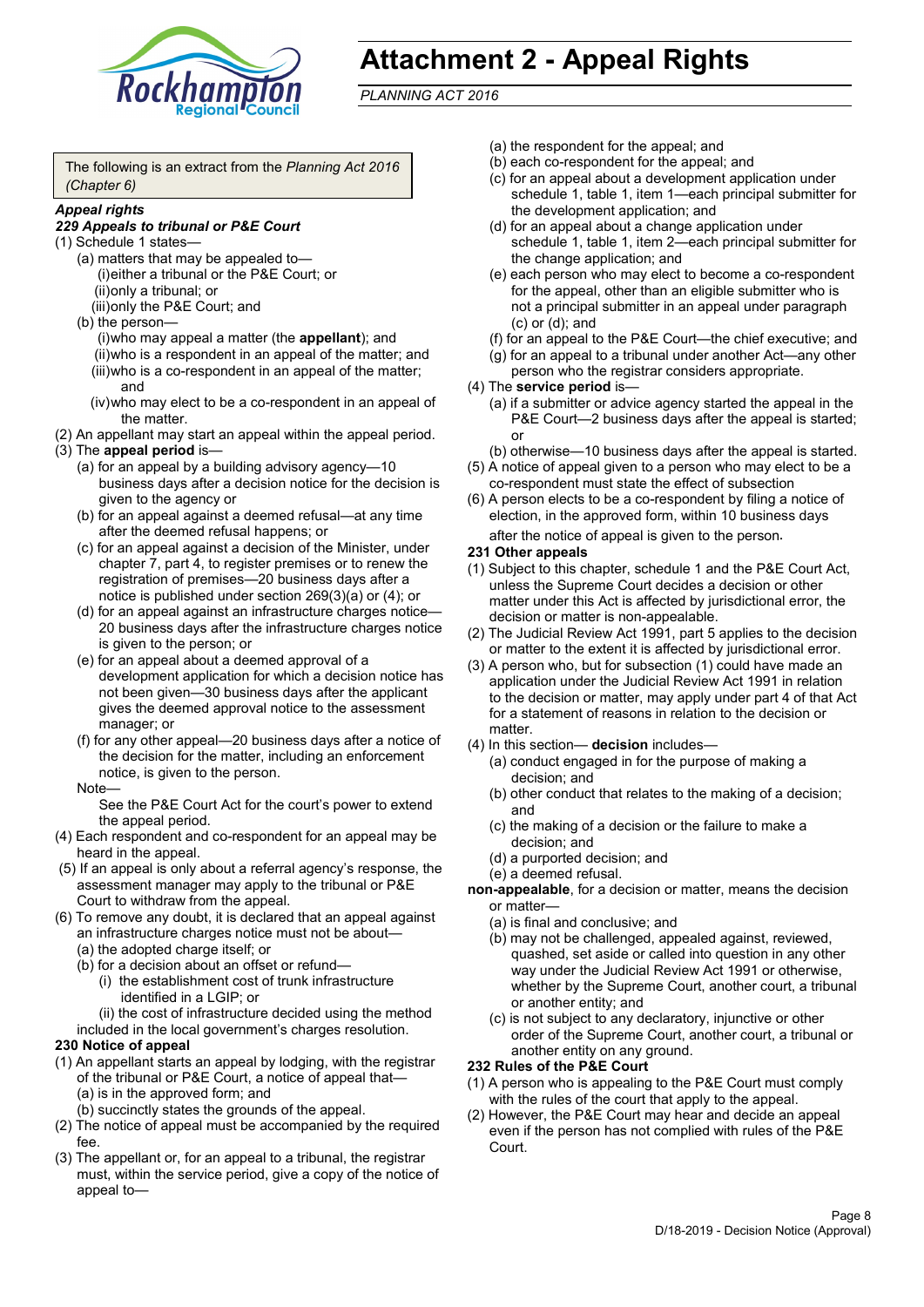

## **Appeal Rights**

*PLANNING ACT 2016*

## **Schedule 1**

#### **Appeals section 229 1 Appeal rights and parties to appeals**

- (1) Table 1 states the matters that may be appealed to—(a) the P&E court; or (b) a tribunal.
- (2) However, table 1 applies to a tribunal only if the matter involves—
	- (a) the refusal, or deemed refusal of a development application, for—
	- (i) a material change of use for a classified building; or
	- (ii) operational work associated with building work, a retaining wall, or a tennis court; or
	- (b) a provision of a development approval for—
	- (i) a material change of use for a classified building; or
- (ii) operational work associated with building work, a retaining wall, or a tennis court; or
	- (c) if a development permit was applied for—the decision to give a preliminary approval for—
		- (i) a material change of use for a classified building; or
		- (ii) operational work associated with building work, a retaining wall, or a tennis court; or
	- (d) a development condition if—
		- (i) the development approval is only for a material change of use that involves the use of a building classified under the Building Code as a class 2 building; and
		- (ii) the building is, or is proposed to be, not more than 3 storeys; and
		- (iii) the proposed development is for not more than 60 sole-occupancy units; or
	- (e) a decision for, or a deemed refusal of, an extension application for a development approval that is only for a material change of use of a classified building; or
	- (f) a decision for, or a deemed refusal of, a change application for a development approval that is only for a material change of use of a classified building; or
	- (g) a matter under this Act, to the extent the matter relates to—
		- (i) the Building Act, other than a matter under that Act that may or must be decided by the Queensland Building and Construction Commission; or
		- (ii) the Plumbing and Drainage Act, part 4 or 5; or
	- (h) a decision to give an enforcement notice in relation to a matter under paragraphs (a) to (g); or
	- (i) a decision to give an infrastructure charges notice; or
	- (j) the refusal, or deemed refusal, of a conversion application; or
	- (k) a matter that, under another Act, may be appealed to the tribunal; or
	- (l) a matter prescribed by regulation.
- (3) Also, table 1 does not apply to a tribunal if the matter

involves—

- (a) for a matter in subsection  $(2)(a)$  to  $(d)$ 
	- (i) a development approval for which the development application required impact assessment; and
	- (ii) a development approval in relation to which the assessment manager received a properly made submission for the development application; or
- (b) a provision of a development approval about the identification or inclusion, under a variation approval, of a matter for the development.
- (4) Table 2 states the matters that may be appealed only to the P&E Court.
- (5) Table 3 states the matters that may be appealed only to the tribunal.
- (6) In each table—
	- (a) column 1 states the appellant in the appeal; and
	- (b) column 2 states the respondent in the appeal; and
	- (c) column 3 states the co-respondent (if any) in the appeal; and
	- (d) column 4 states the co-respondents by election (if any) in the appeal.
- (7) If the chief executive receives a notice of appeal under section 230(3)(f), the chief executive may elect to be a corespondent in the appeal.

| Table 1                                                                                                                                                                                                                                                                                                                                        |                                  |                                                                  |                                                       |  |  |
|------------------------------------------------------------------------------------------------------------------------------------------------------------------------------------------------------------------------------------------------------------------------------------------------------------------------------------------------|----------------------------------|------------------------------------------------------------------|-------------------------------------------------------|--|--|
|                                                                                                                                                                                                                                                                                                                                                |                                  | Appeals to the P&E Court and, for certain matters, to a tribunal |                                                       |  |  |
| 1. Development applications<br>An appeal may be made against-<br>(a) the refusal of all or part of the development application; or<br>(b) the deemed refusal of the development application; or<br>(c) a provision of the development approval; or<br>(d) if a development permit was applied for-the decision to give a preliminary approval. |                                  |                                                                  |                                                       |  |  |
| Column 1                                                                                                                                                                                                                                                                                                                                       | Column 2<br>Column 3<br>Column 4 |                                                                  |                                                       |  |  |
| Appellant                                                                                                                                                                                                                                                                                                                                      | Respondent                       | Co-respondent                                                    | Co-respondent by election                             |  |  |
| $($ if any $)$<br>$(i$ f anv $)$                                                                                                                                                                                                                                                                                                               |                                  |                                                                  |                                                       |  |  |
| The applicant                                                                                                                                                                                                                                                                                                                                  | The assessment<br>manager        | If the appeal is about<br>a concurrence                          | 1 A concurrence agency that is<br>not a co-respondent |  |  |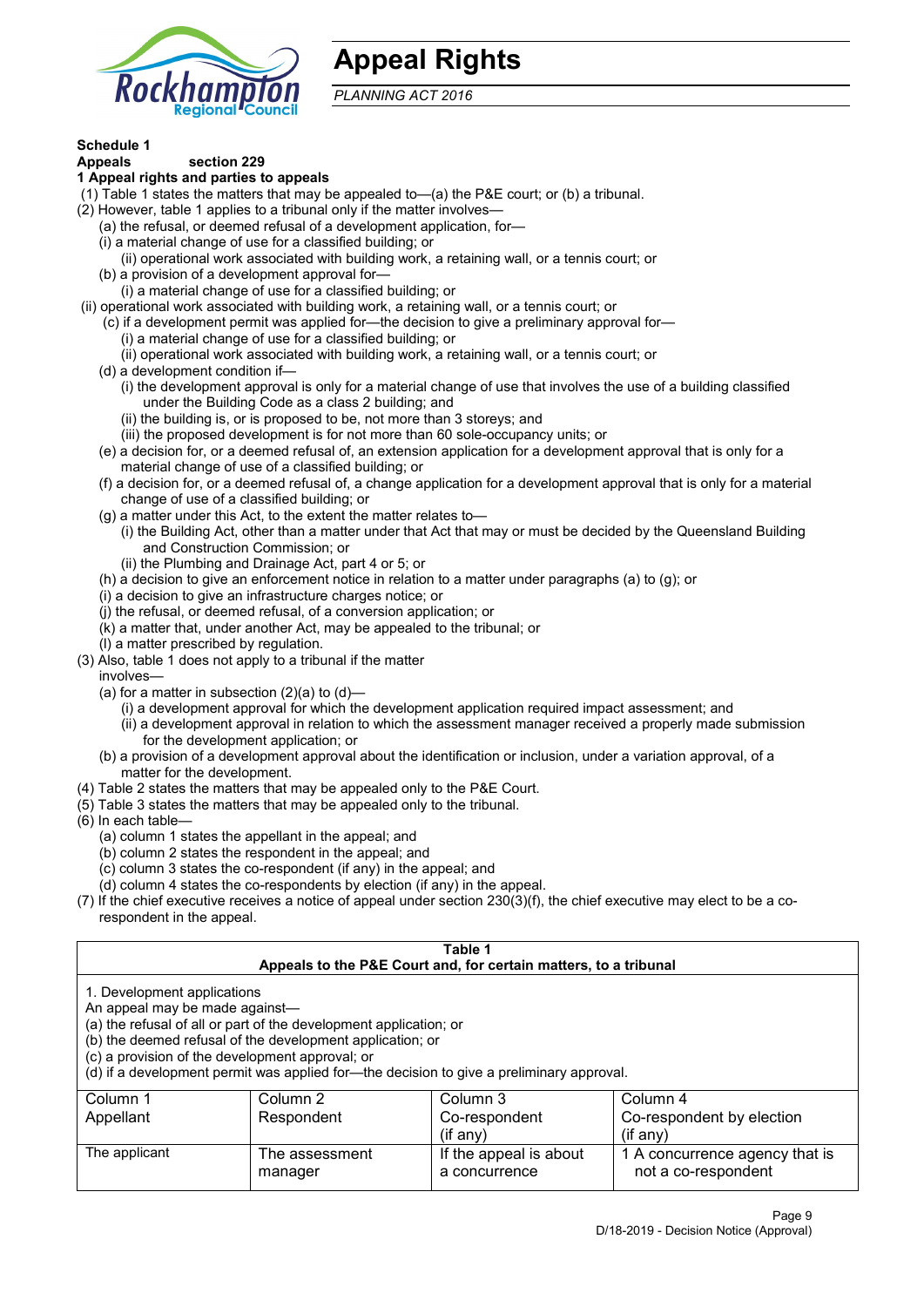| Table 1<br>Appeals to the P&E Court and, for certain matters, to a tribunal                                                                                                                                      |                                   |                                                                 |                                                                                                                                                                                                                                                                                                                                                 |  |
|------------------------------------------------------------------------------------------------------------------------------------------------------------------------------------------------------------------|-----------------------------------|-----------------------------------------------------------------|-------------------------------------------------------------------------------------------------------------------------------------------------------------------------------------------------------------------------------------------------------------------------------------------------------------------------------------------------|--|
|                                                                                                                                                                                                                  |                                   | agency's referral<br>response-the<br>concurrence agency         | 2 If a chosen Assessment<br>manager is the respondent-<br>the prescribed assessment<br>manager<br>3 Any eligible advice agency for<br>the application<br>4 Any eligible submitter for the<br>application                                                                                                                                        |  |
| 2. Change applications<br>An appeal may be made against-<br>(b) a deemed refusal of a change application.                                                                                                        |                                   |                                                                 | (a) a responsible entity's decision for a change application, other than a decision made by the P&E court; or                                                                                                                                                                                                                                   |  |
| Column 1<br>Appellant                                                                                                                                                                                            | Column <sub>2</sub><br>Respondent | Column 3<br>Co-respondent<br>(if any)                           | Column 4<br>Co-respondent by election<br>(if any)                                                                                                                                                                                                                                                                                               |  |
| 1 The applicant<br>2 If the responsible<br>entity is the<br>assessment<br>manager-an<br>affected entity that<br>gave a pre-request<br>notice or response<br>notice                                               | The responsible<br>entity         | If an affected entity<br>starts the appeal-the<br>applicant     | 1 A concurrence agency for the<br>development application<br>2 If a chosen assessment<br>manager is the respondent-<br>the prescribed assessment<br>manager<br>3 A private certifier for the<br>development application<br>4 Any eligible advice agency for<br>the change application<br>5 Any eligible submitter for the<br>change application |  |
| 3. Extension applications<br>An appeal may be made against-<br>(a) the assessment manager's decision about an extension application; or<br>(b) a deemed refusal of an extension application.                     |                                   |                                                                 |                                                                                                                                                                                                                                                                                                                                                 |  |
| Column 1<br>Appellant                                                                                                                                                                                            | Column <sub>2</sub><br>Respondent | Column 3<br>Co-respondent<br>(if any)                           | Column 4<br>Co-respondent by election<br>(if any)                                                                                                                                                                                                                                                                                               |  |
| 1 The applicant<br>1<br>For a matter other<br>$\mathbf{2}$<br>than a deemed<br>refusal of an<br>extension<br>application - a<br>concurrence<br>agency, other than<br>the chief executive,<br>for the application | The assessment<br>manager         | If a concurrence<br>agency starts the<br>appeal - the applicant | If a chosen assessment<br>manager is the respondent – the<br>prescribed assessment manager                                                                                                                                                                                                                                                      |  |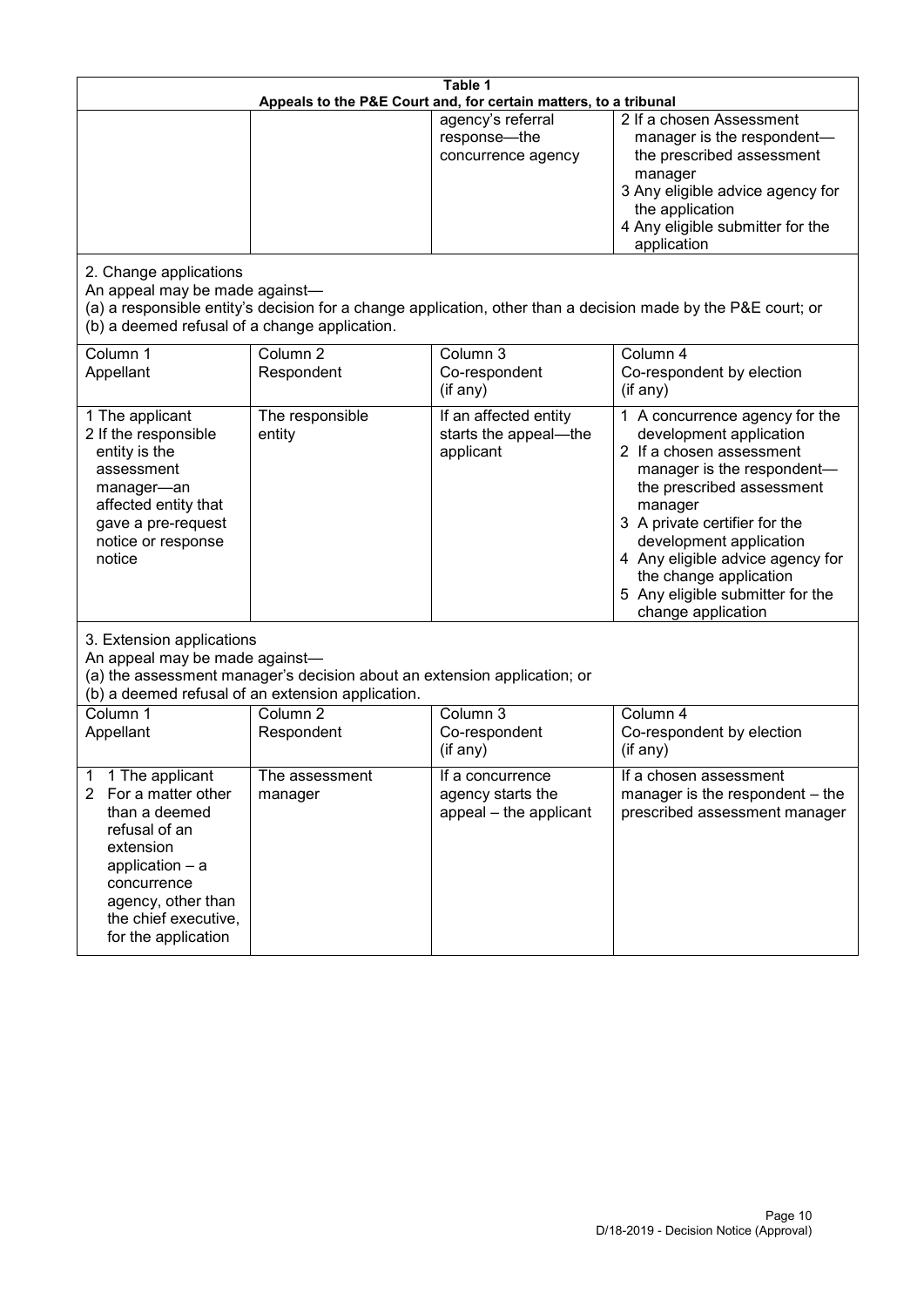#### **Table 1 Appeals to the P&E Court and, for certain matters, to a tribunal**

4. Infrastructure charges notices

- An appeal may be made against an infrastructure charges notice on 1 or more of the following grounds
- a) The notice involved an error relating to
	- (i) The application of the relevant adopted charge; or
- Examples of errors in applying an adopted charge
	- The incorrect application of gross floor area for a non-residential development
	- Applying an incorrect 'use category', under a regulation, to the development
	- (i) The working out of extra demands, for section 120; or
	- (ii) An offset or refund; or
- b) The was no decision about an offset or refund; or
- c) If the infrastructure charges notice states a refund will be given the timing for giving the refund; or
- d) The amount of the charge is so unreasonable that no reasonable relevant local government could have
- imposed the amount.

| Column 1                                                 | Column 2                                                                  | Column 3      | Column 4                  |
|----------------------------------------------------------|---------------------------------------------------------------------------|---------------|---------------------------|
| Appellant                                                | Respondent                                                                | Co-respondent | Co-respondent by election |
|                                                          |                                                                           | (if any)      | (if any)                  |
| The person given the<br>Infrastructure charges<br>notice | The local government<br>that gave the<br>infrastructure charges<br>notice |               | -                         |

5. Conversion applications

An appeal may be made against—

(a) the refusal of a conversion application; or

(b) a deemed refusal of a conversion application.

| Column 1<br>Appellant | Column 2<br>Respondent                                                  | Column 3<br>Co-respondent | Column 4<br>Co-respondent by election |
|-----------------------|-------------------------------------------------------------------------|---------------------------|---------------------------------------|
|                       |                                                                         | $($ if any $)$            | $(if$ any)                            |
| The applicant         | The local government<br>to which the conversion<br>application was made |                           |                                       |

6. Enforcement notices

An appeal may be made against the decision to give an enforcement notice.

| Column 1                                   | Column 2                     | Column 3      | Column 4                                                                                                                                                                   |
|--------------------------------------------|------------------------------|---------------|----------------------------------------------------------------------------------------------------------------------------------------------------------------------------|
| Appellant                                  | Respondent                   | Co-respondent | Co-respondent by election                                                                                                                                                  |
|                                            |                              | (if any)      | (if any)                                                                                                                                                                   |
| The person given the<br>enforcement notice | The enforcement<br>authority |               | If the enforcement authority is<br>not the local government for<br>the premises in relation to which<br>the offence is alleged to have<br>happened-the local<br>government |

#### **Table 2 Appeals to the P&E Court only**

1. Appeals from tribunal

An appeal may be made against a decision of a tribunal, other than a decision under

section 252, on the ground of—

(a) an error or mistake in law on the part of the tribunal; or

(b) jurisdictional error.

| Column 1<br>Appellant                             | Column 2<br>Respondent                                    | Column 3<br>Co-respondent<br>$($ if any $)$ | Column 4<br>Co-respondent by election<br>$($ if any $)$ |
|---------------------------------------------------|-----------------------------------------------------------|---------------------------------------------|---------------------------------------------------------|
| A party to the<br>proceedings for the<br>decision | The other party to the<br>proceedings for the<br>decision | -                                           |                                                         |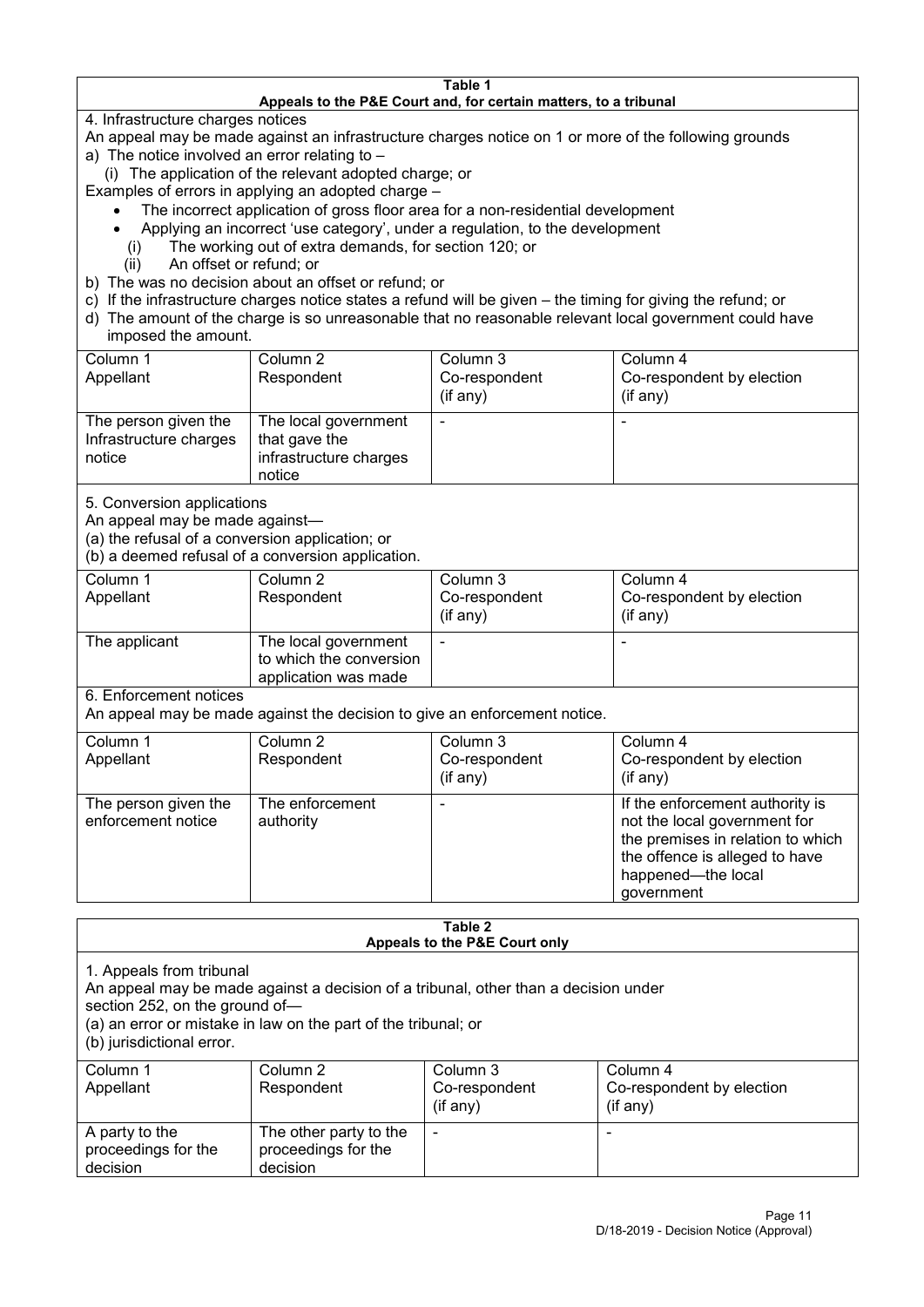#### **Table 2 Appeals to the P&E Court only**

2. Eligible submitter appeals

An appeal may be made against the decision to give a development approval, or an approval for a change application, to the extent that the decision relates to—

(a) any part of the development application for the development approval that required impact assessment; or (b) a variation request.

| Column 1                                                                                                                                                                                                                                                                                                                                             | Column 2                                                                                                                   | Column 3                                                                                                                | Column 4                                             |  |
|------------------------------------------------------------------------------------------------------------------------------------------------------------------------------------------------------------------------------------------------------------------------------------------------------------------------------------------------------|----------------------------------------------------------------------------------------------------------------------------|-------------------------------------------------------------------------------------------------------------------------|------------------------------------------------------|--|
| Appellant                                                                                                                                                                                                                                                                                                                                            | Respondent                                                                                                                 | Co-respondent                                                                                                           | Co-respondent by election                            |  |
|                                                                                                                                                                                                                                                                                                                                                      |                                                                                                                            | $($ if any $)$                                                                                                          | (if any)                                             |  |
| 1 For a development<br>application-an<br>eligible submitter for<br>the development<br>application<br>2 For a change<br>application-an<br>eligible submitter for<br>the change<br>application                                                                                                                                                         | 1 For a development<br>application—the<br>assessment<br>manager<br>2 For a change<br>application-the<br>responsible entity | 1 The applicant<br>2 If the appeal is<br>about a concurrence<br>agency's referral<br>response—the<br>concurrence agency | Another eligible<br>submitter for the<br>application |  |
| 3. Eligible submitter and eligible advice agency appeals<br>An appeal may be made against a provision of a development approval, or failure to<br>include a provision in the development approval, to the extent the matter relates to-<br>(a) any part of the development application or the change application, for the development approval, that |                                                                                                                            |                                                                                                                         |                                                      |  |

required impact assessment; or

(b) a variation request.

| Column 1<br>Appellant                                                                                                                                                                                                                                                                         | Column <sub>2</sub><br>Respondent                                                                                          | Column <sub>3</sub><br>Co-respondent<br>(if any)                                                                        | Column 4<br>Co-respondent by election<br>(if any) |
|-----------------------------------------------------------------------------------------------------------------------------------------------------------------------------------------------------------------------------------------------------------------------------------------------|----------------------------------------------------------------------------------------------------------------------------|-------------------------------------------------------------------------------------------------------------------------|---------------------------------------------------|
| 1 For a development<br>application-an<br>eligible submitter for<br>the development<br>application<br>2 For a change<br>application-an<br>eligible submitter for<br>the change<br>application<br>3 An eligible advice<br>agency for the<br>development<br>application or<br>change application | 1 For a development<br>application-the<br>assessment<br>manager<br>2 For a change<br>application-the<br>responsible entity | 1 The applicant<br>2 If the appeal is<br>about a concurrence<br>agency's referral<br>response-the<br>concurrence agency | Another eligible submitter for the<br>application |
| 4. Compensation claims<br>An appeal may be made against-<br>(a) a decision under section 32 about a compensation claim; or<br>(b) a decision under section 265 about a claim for compensation; or<br>(c) a deemed refusal of a claim under paragraph (a) or (b).                              |                                                                                                                            |                                                                                                                         |                                                   |
| Column 1<br>Appellant                                                                                                                                                                                                                                                                         | Column <sub>2</sub><br>Respondent                                                                                          | Column 3<br>Co-respondent<br>(if any)                                                                                   | Column 4<br>Co-respondent by election<br>(if any) |
| A person dissatisfied<br>with the decision                                                                                                                                                                                                                                                    | The local<br>government to which<br>the claim was made                                                                     |                                                                                                                         |                                                   |

5. Registered premises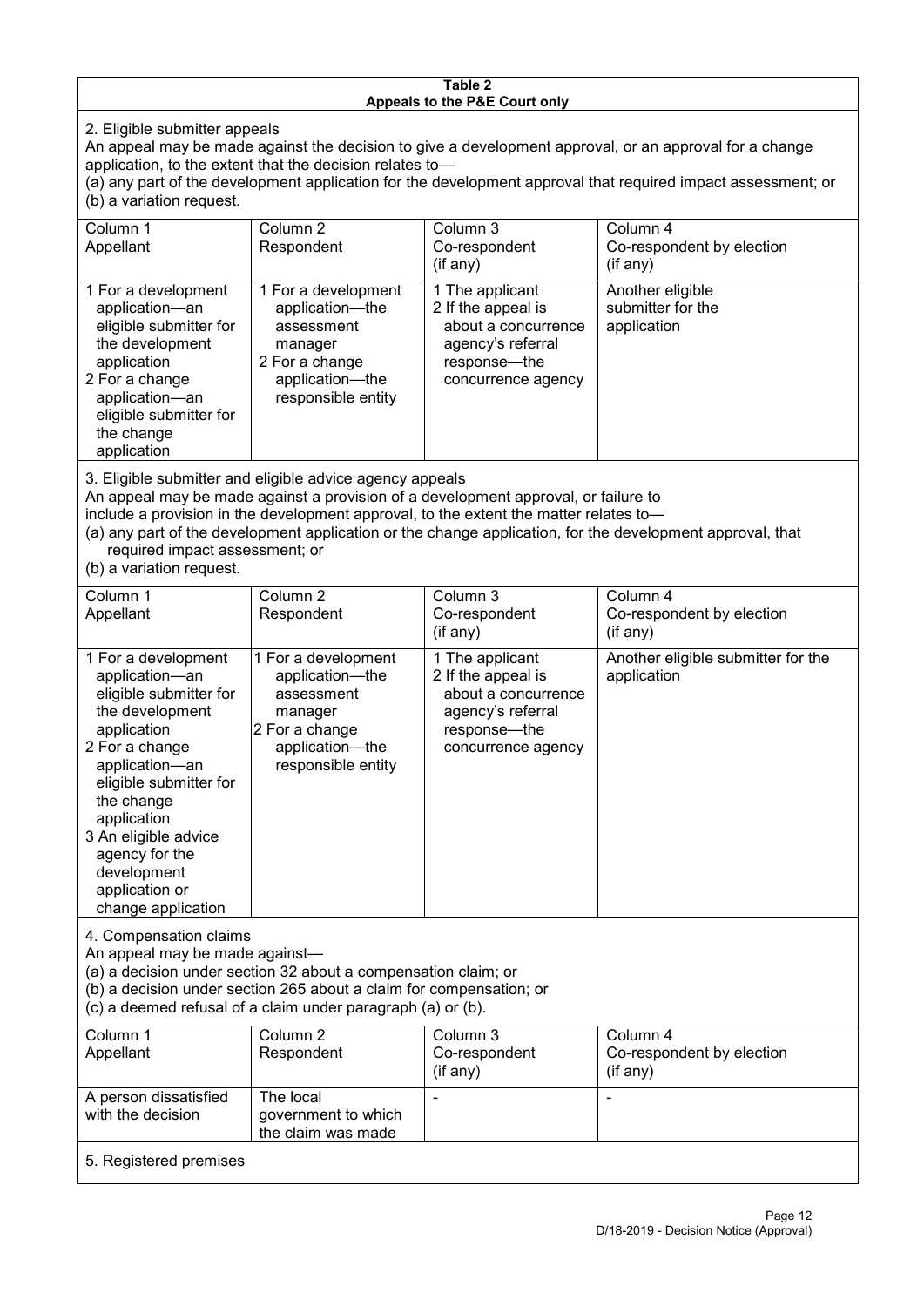| Table 2<br>Appeals to the P&E Court only                                                                                                                                                                                                                                                             |                                   |                                                                                                                                                                                                |                                                                                                                                                                             |  |
|------------------------------------------------------------------------------------------------------------------------------------------------------------------------------------------------------------------------------------------------------------------------------------------------------|-----------------------------------|------------------------------------------------------------------------------------------------------------------------------------------------------------------------------------------------|-----------------------------------------------------------------------------------------------------------------------------------------------------------------------------|--|
| An appeal may be made against a decision of the Minister under chapter 7, part 4.                                                                                                                                                                                                                    |                                   |                                                                                                                                                                                                |                                                                                                                                                                             |  |
| Column 1<br>Appellant                                                                                                                                                                                                                                                                                | Column <sub>2</sub><br>Respondent | Column 3<br>Co-respondent<br>(if any)                                                                                                                                                          | Column 4<br>Co-respondent by election<br>(if any)                                                                                                                           |  |
| 1 A person given a<br>decision notice about<br>the decision<br>2 If the decision is to<br>register premises or<br>renew the<br>registration of<br>premises-an owner<br>or occupier of<br>premises in the<br>affected area for the<br>registered premises<br>who is dissatisfied<br>with the decision | The Minister                      |                                                                                                                                                                                                | If an owner or occupier starts the<br>appeal – the owner of the<br>registered premises                                                                                      |  |
| 6. Local laws<br>under a local law about-<br>development; or<br>(b) the erection of a building or other structure.                                                                                                                                                                                   |                                   | An appeal may be made against a decision of a local government, or conditions applied,<br>(a) the use of premises, other than a use that is the natural and ordinary consequence of prohibited |                                                                                                                                                                             |  |
| Column 1<br>Appellant                                                                                                                                                                                                                                                                                | Column <sub>2</sub><br>Respondent | Column 3<br>Co-respondent<br>(if any)                                                                                                                                                          | Column 4<br>Co-respondent by election<br>(if any)                                                                                                                           |  |
| A person who-<br>(a) applied for the<br>decision; and<br>(b) is dissatisfied with<br>the decision or<br>conditions.                                                                                                                                                                                  | The local government              |                                                                                                                                                                                                |                                                                                                                                                                             |  |
|                                                                                                                                                                                                                                                                                                      |                                   | Table 3<br>Appeals to the tribunal only                                                                                                                                                        |                                                                                                                                                                             |  |
| 1. Building advisory agency appeals<br>An appeal may be made against giving a development approval for building work to the extent the building<br>work required code assessment against the building assessment provisions.                                                                         |                                   |                                                                                                                                                                                                |                                                                                                                                                                             |  |
| Column 1<br>Appellant                                                                                                                                                                                                                                                                                | Column <sub>2</sub><br>Respondent | Column 3<br>Co-respondent<br>(if any)                                                                                                                                                          | Column 4<br>Co-respondent by election<br>(if any)                                                                                                                           |  |
| A building advisory<br>agency for the<br>development application<br>related to the approval                                                                                                                                                                                                          | The assessment<br>manager         | The applicant                                                                                                                                                                                  | 1 A concurrence agency for the<br>development application<br>related to the approval<br>2 A private certifier for the<br>development application<br>related to the approval |  |
| 3. Certain decisions under the Building Act and the Plumbing and Drainage Act<br>An appeal may be made against a decision under-<br>(a) the Building Act, other than a decision made by the Queensland Building and Construction Commission; or<br>(b) the Plumbing and Drainage Act, part 4 or 5.   |                                   |                                                                                                                                                                                                |                                                                                                                                                                             |  |
| Column 1<br>Appellant                                                                                                                                                                                                                                                                                | Column <sub>2</sub><br>Respondent | Column 3<br>Co-respondent<br>(if any)                                                                                                                                                          | Column 4<br>Co-respondent by election<br>(if any)                                                                                                                           |  |